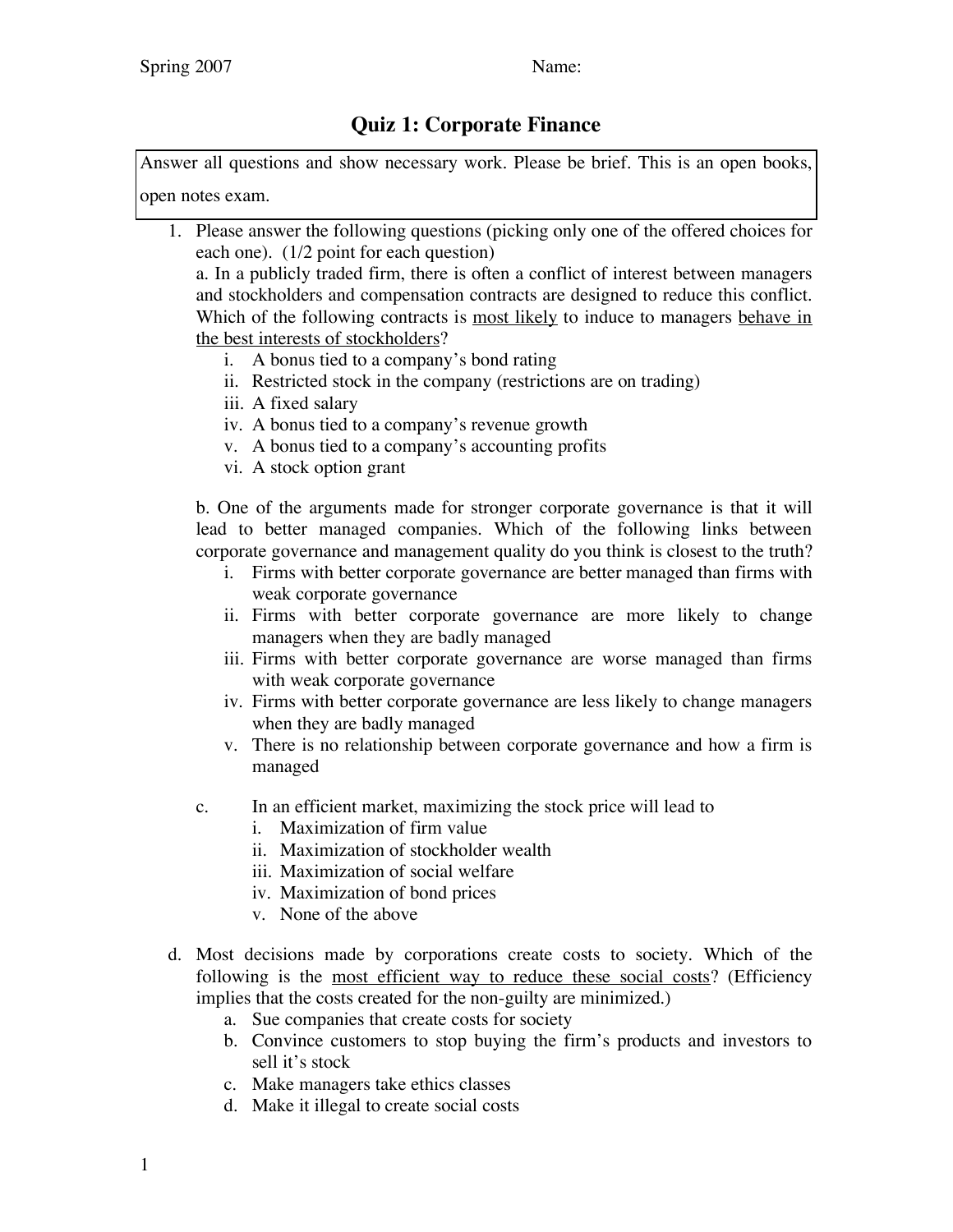2. You are reviewing a <u>five-year monthly return</u> regression of returns for Avatar Corp, a U.S.-based consumer product company, against the S&P 500.

Return<sub>Avatar</sub> =  $0.10\% + 1.20$  Return<sub>S&P 500</sub> R<sup>2</sup> =  $25\%$ 

The U.S. treasury bond rate is 4.75%, the treasury bill rate today is 4.25% and the historical equity risk premium is 4.91%.

a. After a recent statistics class, you are concerned about the low R-squared in this regression. You also find that Avatar is a NASDAQ stock and that the R-squared improves significantly (to 50%) if the returns are regressed against the NASDAQ, In estimating a beta for a stock for use with the CAPM, which of the following indices should you use? (1 point)

- i. The index which your stock is part of (NASDAQ).
- ii. The index for the sector to which your firm belongs (Consumer products).
- iii. The index that gives you the highest R-squared.
- iv. The broadest index in terms of risky assets represented
- v. An index reflecting your own stock holdings (you are a potential investor)

b. Based upon this regression, estimate the long-term cost of equity in \$ terms for this company. (1 point)

c. Assume that the stock will continue to earn the annualized Jensen's alpha, computed from the regression, for next year. If the stock price today is \$50 and there are no dividends paid, estimate the expected stock price a year from today. (The monthly riskfree rate during the regression period was 0.2%) (2 points)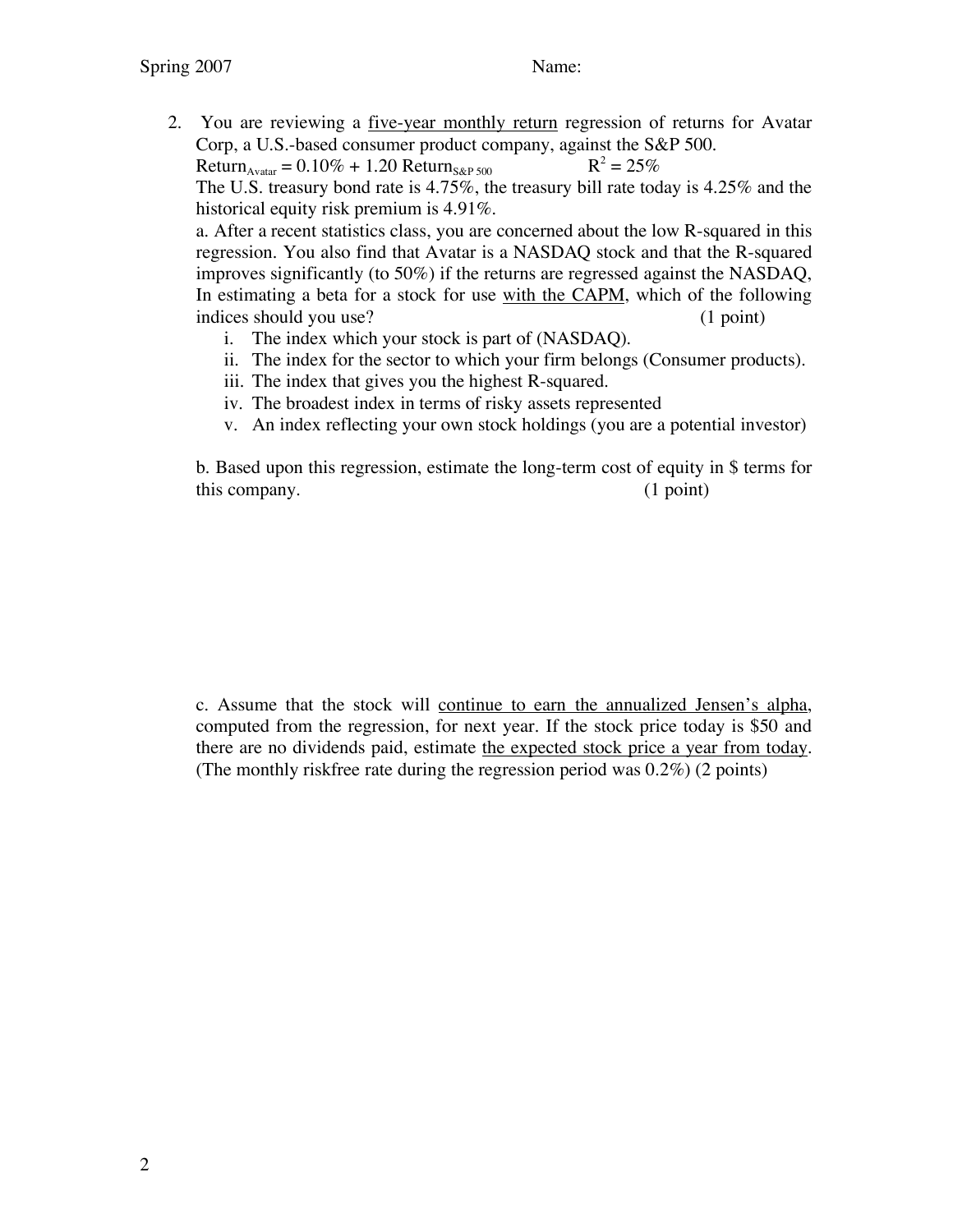3. You are assessing the effects of and acquisition of Riteway, a highly levered specialty retailer, by Norita Inc., a consumer product company, and have collected the following information on the two companies:

| Company      | Market value of Equity                       | <b>Debt</b> | <b>B</b> eta |
|--------------|----------------------------------------------|-------------|--------------|
| Norita Inc.  | \$1200 million                               | \$300 mil   | 1.04         |
| Riteway Inc. | \$150 million                                | \$750 mil   | 4.80         |
|              | You can assume a 40% tax rate for all firms. |             |              |

a. Estimate the unlevered beta of the combined company after the merger. (2 points)